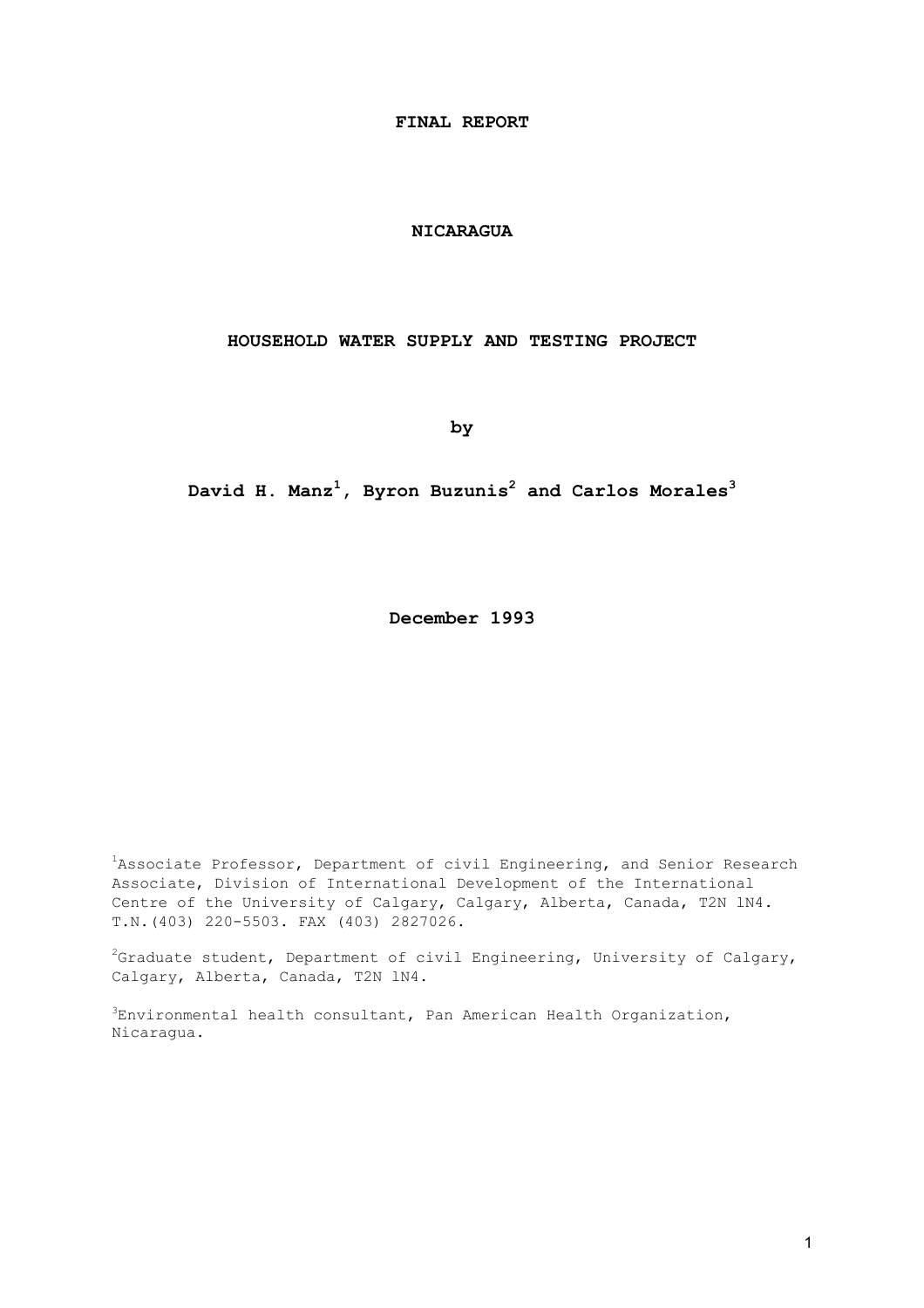#### 1.0 Introduction

Water suitable for drinking is often very difficult to find or produce in the rural areas of Nicaragua. Though considerable progress has been made to ensure that potable water is available to cities and towns, up to 88% of the population outside of major population centres are unable to access safe drinking water. Virtually 100% of farm households have no access to safe drinking water. It is estimated that 48% of the entire population of Nicaragua cannot be adequately served by any existing or proposed potable water supply programs. Cholera epidemics are common and devastating to the communities in which they occur. (Personal communication with PAHO(Nicaragua), Nicaragua Ministry of Health (MINSA) and Nicaragua Ministry of Water and Sanitation (INAA) staff.)

#### 2.0 Technical Background

A serious problem facing those who wish to assist the rural communities in obtaining suitable drinking water is the selection of the technology to be used. The technology chosen must not only perform its intended purpose, it must be affordable, culturally acceptable and very well understood by the people who will be using it. In short, the technology must be appropriate and sustainable. Despite the existence of a vast knowledge base on water supply development and treatment, only a few solutions may be recommended for use in rural communities.

Uncontaminated water supplies may be obtained from borehole wells and springs. However, to be affordable the costs for construction, operation and maintenance need to be shared by an informed and organized community .These water supplies may be contaminated, and frequently are, if they are not operated correctly.

In situations where uncontaminated water cannot be found, treatment is the only available solution. The water can be boiled but fuel may be expensive or unavailable. Chemicals such as chlorine and iodine, commonly used for water disinfection, may be considered expensive and sometimes undesirable (taste, odour etc.). Simple water filters, such as recommended by the World Health Organization 1987 and common to many peoples of the world, are not intended to and cannot provide the quality of treatment necessary to produce pathogen free water .

.0" Slow sand filtration, (SSP), has been successfully used for water treatment since the midnineteenth century, Huisman and Wood 1974. It was developed to economically treat large amounts of water which would then be available for distribution. Removal rates of total and faecal bacteria vary between 99 to loo percent, Bellamy et al. 1985a and Bellamy et al. 1985b. (It is important to note that the bacteria responsible for cholera, Vibrio Cholerae, is very similar to E. coli bacteria, (faecal coliform bacteria), with respect to its shape, size and how it lives and can be expected to be removed at rates very similar to E. coli.) Removal rates of viruses are reported to vary between 99.9 to 100 percent depending on filter design, Hendricks and Bellamy 1991. Removal rates of cysts of Giardia and Cryptosporidium, which are both resistant to disinfection, are reported to be greater than 99.99 percent, Bellamy et al. 1985a and Schuler and Ghosh 1991. Removal of schistosome cercariae, the cause of schistosomiasis, is estimated to be 100 percent, Bernarde and Johnson 1970. Concentration of total or E. coli bacteria measured in terms of number of bacteria per 100 ml. of sample are used as measures of potential contamination of water by pathogenic organisms. Slow sand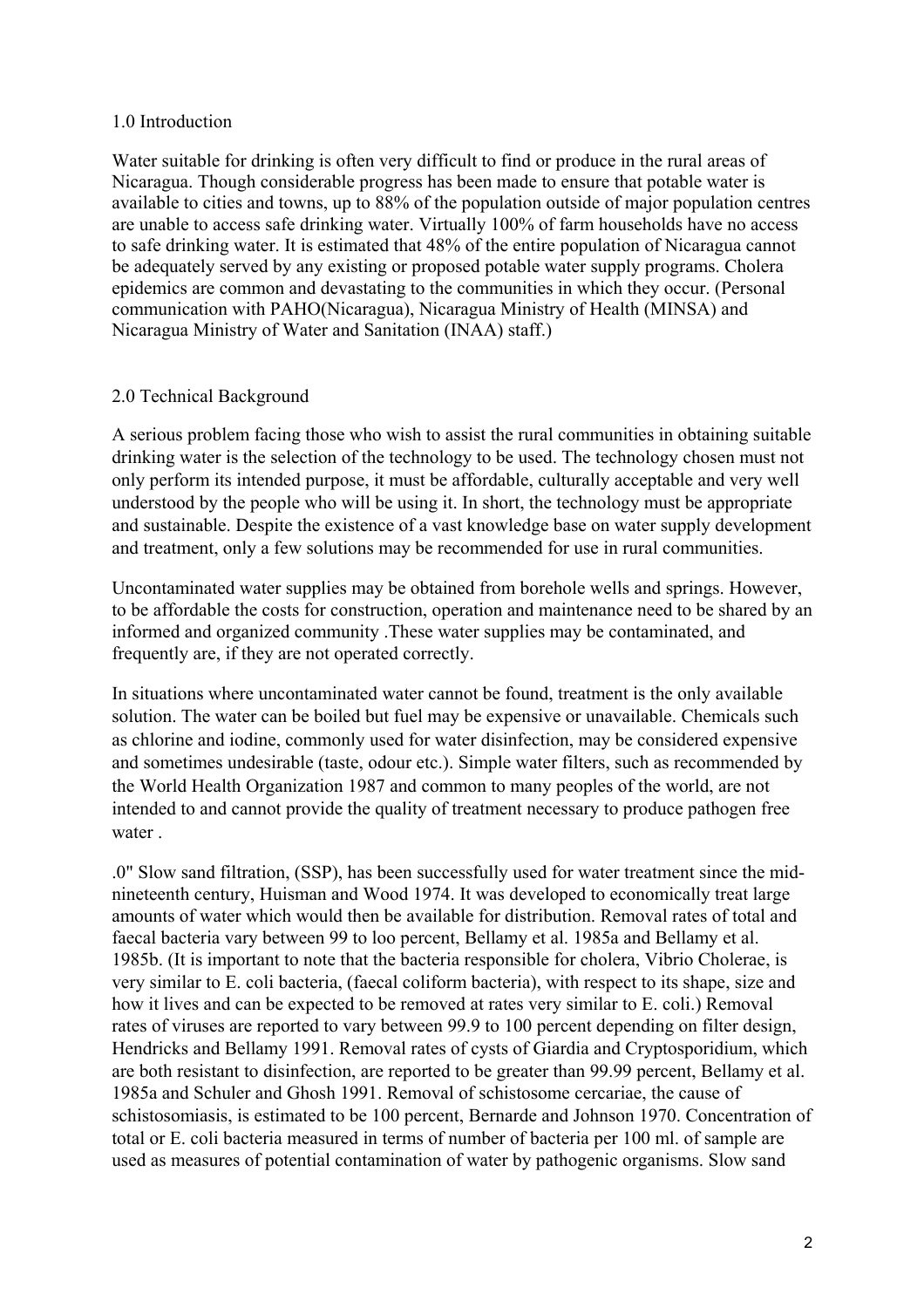filters will significantly reduce turbidity, colour, and concentrations of mercury, cadmium, chromium, lead, iron and manganese, Erb et al. 1982 and Seppan 1992. Communities throughout the world with populations ranging from as few as fifty people to those with several million people are using SSP technology successfully. SSP technology~ has never been successful~ adapted for use by individual households such as those found in the rural areas of Nicaragua.

The reasons for the lack of development of SSP for individual household use may only be guessed at. Typically research is directed towards the development of technology which would benefit the greatest portions of the population. Intermittent use of SSP, which would be normal for individual households, seriously reduces the performance of larger scale continuous flow slow sand filter, (CFSSF), water treatment facilities, Paramasivan et al. 1980. CFSSF's are never designed to be intermittently operated.

## 3.0 Project Development

In the fall of 1991 research into intermittently operated slow sand filters, (IOSSP), was initiated in the Department of Civil Engineering of the University of Calgary, Lee 1991. The results of this research supported new theories regarding the mechanisms responsible for the removal of pathogenic organisms from water by slow sand filtration. Initial positive results and the development of an inexpensive portable laboratory also in the Department of Civil Engineering of the University of Calgary, Dean 1992, convinced the Pan American

Health Organization, (P AHO), through the Centro Latinoamericano de Perinato1ogia y Dessarollo Humano, (CLAP), to invest US \$10,000 from one of its projects known as Proyecto de Desarollo de la Salud Perinatal, (DESAPER) into a pilot IOSSF technology evaluation project in Nicaragua. DESAPER is funded by the Canadian International Development Agency, (CIDA), and is co-administered by the Division of International Development of the University of Calgary and CLAP. DESAPER has two projects in Nicaragua, one in Nandaime and the other in Tipitapa. After discussions with DESAPER, it was decided to locate the pilot project in Nandaime.

Subsequent to the successful initiation of the pilot project, an additional U.S. \$8000 was provided to expedite its evaluation and continue research into the IOSSP technology.

#### 4.0 Objectives of Pilot Project

The objectives of the pilot project were to establish a water quality testing laboratory at the hospital in Nandaime, a small city located approximately 65 km southeast of Managua, and field test the performance of the IOSSP household water treatment units at selected locations in the surrounding rural community. The laboratory was needed to support the field research.

#### 5.0 Project Plan

Hospital Rommel Carrasquilla, located in Nandaime was visited March 1 -5, 1993 to meet the hospital director and other interested personnel involved either directly or indirectly with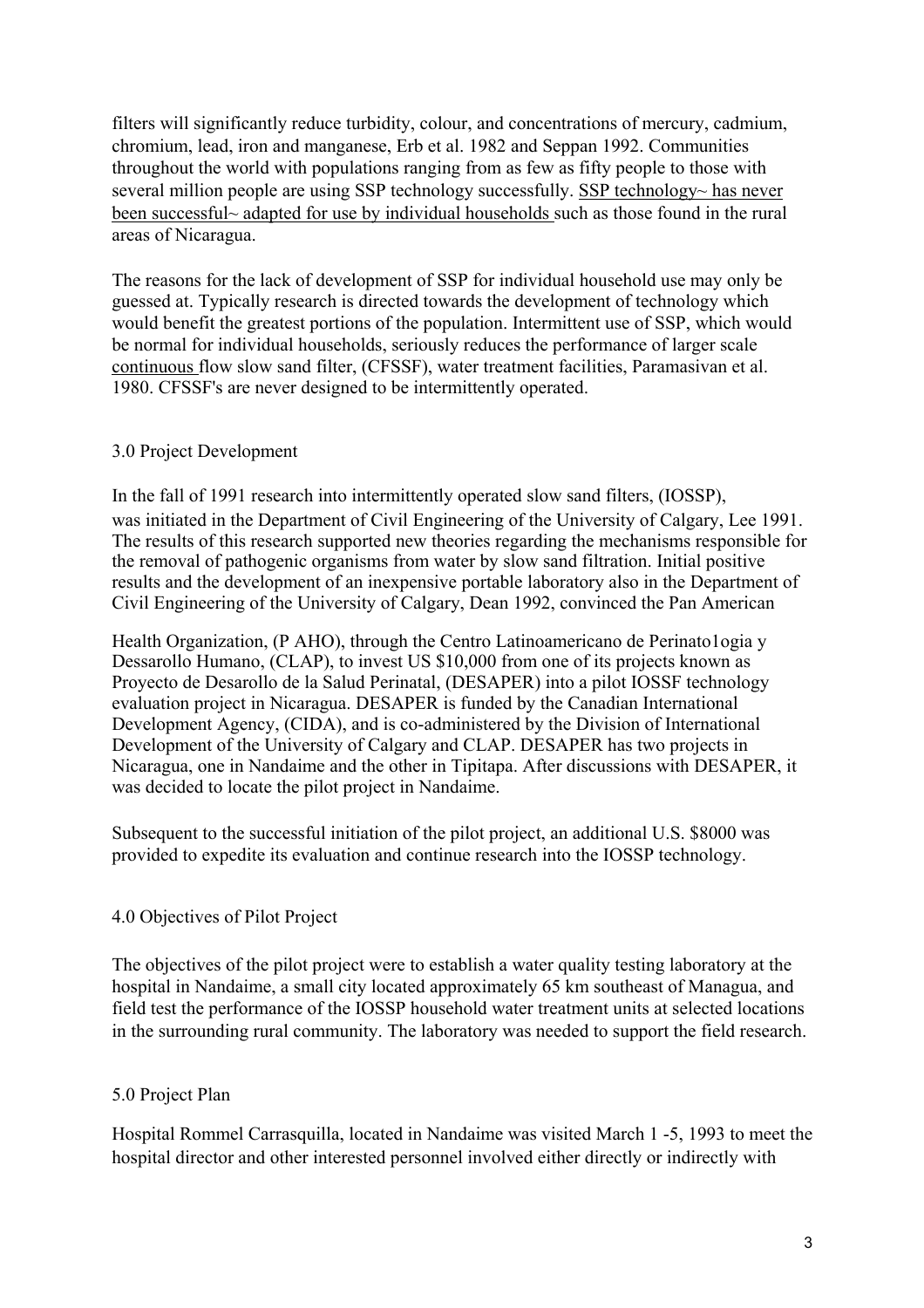D~APER. An assessment of local laboratory and field-testing requirements and potential sites for the location of the household water filters were identified.

Both the INAA and MINSA regional laboratories were willing to assist in the project. The INAA laboratory was selected because it was using the membrane filtration technique similar to that being located at the hospital. (The MINSA laboratory uses the multiple tube fermentation technique.)

An assessment was made of materials available to construct the filters. Adequate sand and gravel materials could be located in the Nandaime area and suitable containers, pipes, valves and other required supplies could be found in local hardware stores or those in Managua.

Local concrete building block factories were visited to evaluate their manufacturing skill level. This information was needed to design future inexpensive concrete versions of the household water filter.

## 6.0 Project Implementation

#### 6.1 Laboratory

A portable incubator and supplies necessary to perform approximately 100 tests to quantify the concentration of faecal coliform bacteria using the membrane filter method were brought from the University of Calgary to the hospital in Nandaime May 10, 1993. During the first week the laboratory was established and six hospital staff were trained in the laboratory use and procedures for taking samples of water. The Chief of the INAA Water Quality Control Laboratory, Region IV, located in Granada acted as a resource person to the hospital staff during the pilot project period. The laboratory equipment and supplies cost approximately U.S. \$2800.

A copy of the laboratory equipment required and the detailed laboratory instructions and procedures may be found in Annex A.

#### 6.2 Household water filter units

#### 6.2.1 Design

The design of the intermittently operated household filter is shown on the following sketch. The filter consists of a cylindrical container approximately one meter in height and 40 cm in diameter (plastic barrel), a 10 cm layer of washed coarse gravel which surrounds a perforated drain pipe leading out of the filter container to a tap, a 50 cm layer of washed fine sand, a diffusing basin, surface drain and cover. The sand should have similar physical characteristics to that used in continuously operated slow sand filters; that is, effective size between 0.15 to 0.3 mm and uniformity coefficient less than 5 though any local fine sand from a fairly clean source could probably be used successfully. The tap is located such that a container to receive the treated water may be located below it. The surface drain is located approximately 5 cm above top of the sand. The diffusing basin must be large enough to cover at least 80 % of the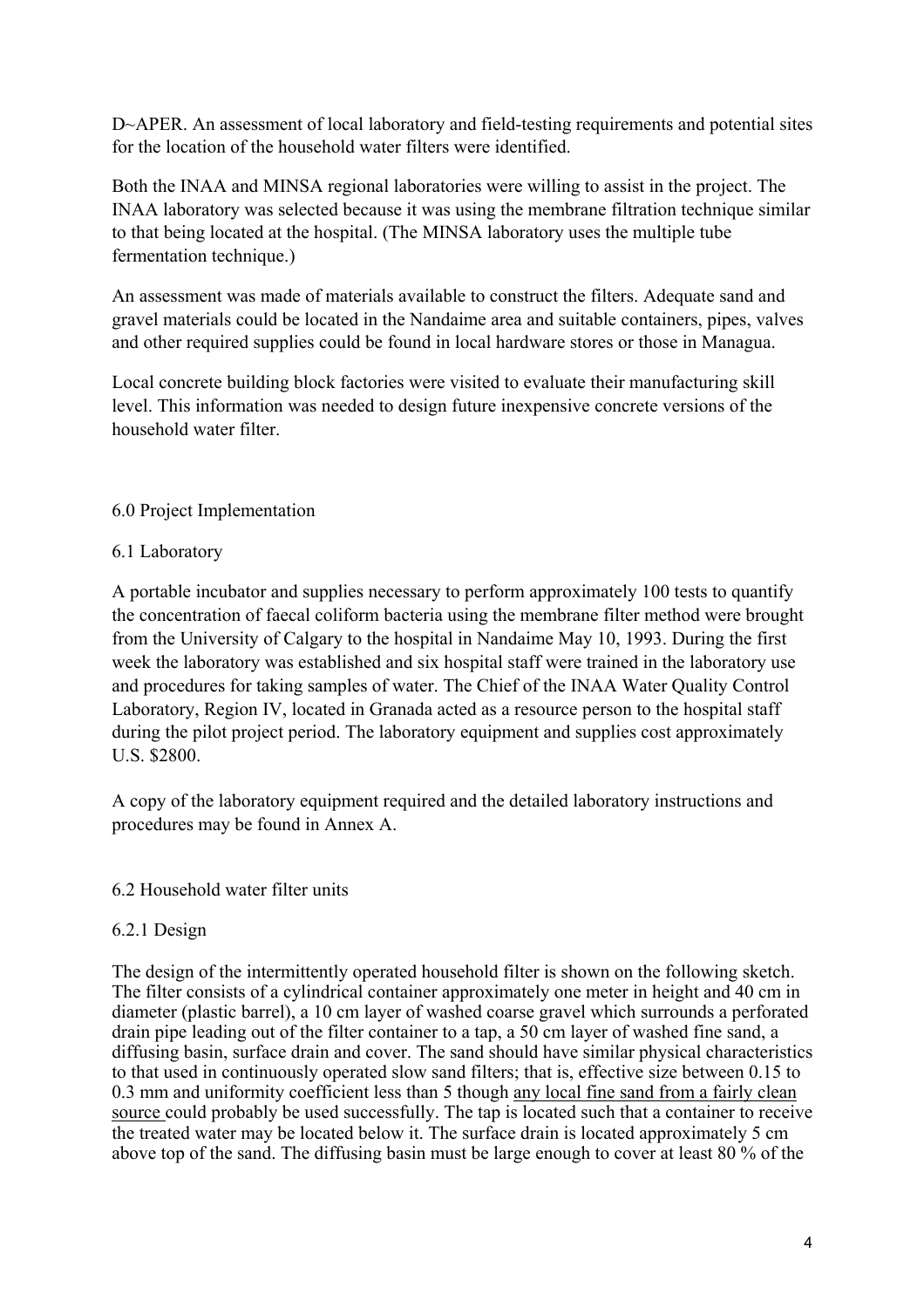sand surface. The bottom of the basin is perforated with holes approximately 2 mm in diameter and spaced 3 cm apart. All water poured into the filter must pass through the diffusing basin.



#### 6.2.2 Operation

The household filter is operated by removing the cover and pouring water into the filter through the diffusing basin. The surface drain is closed and the tap should be open. Once all water required has been filtered and captured in a clean container below the tap, the tap is closed and the surface drain is opened to drain off any excess. It is very important that a layer of water remain on the surface of the filter. After approximately 2 weeks of proper operation, (longer if coarser sand is used), faecal coliform removal rates in excess of 99 % can be expected. If the filter rate decreases below acceptable levels it is necessary to remove the biological layer on the filter surface and 1 cm of the surface sand. The sand may be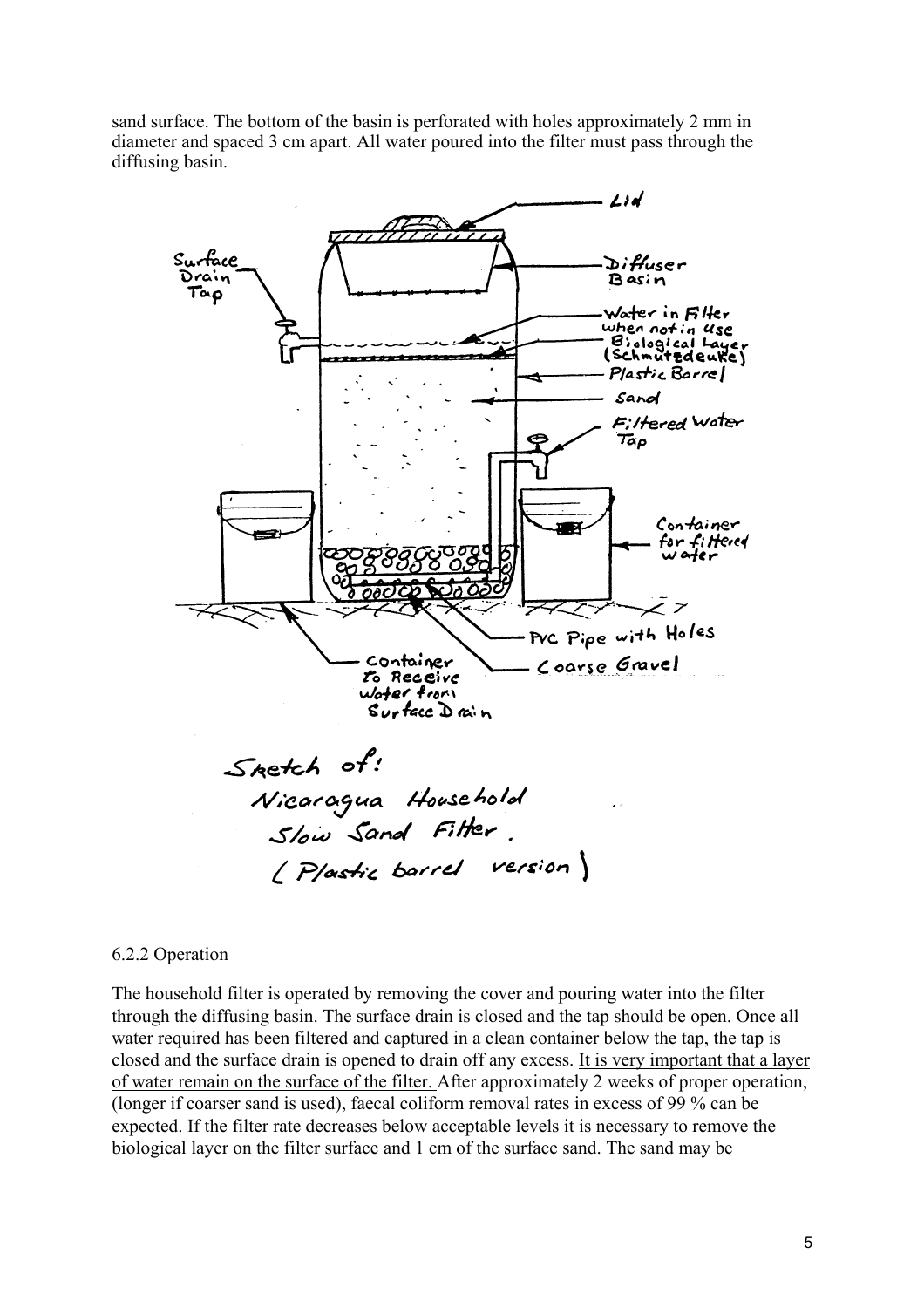replenished immediately or after a second or third cleaning. The filter performance will not be affected for more than one day after cleaning. As the filtration rate decreases the quality of the filtered water improves.

#### 6.2.3 Installation

During the second week of the visit, four household IOSSF units were constructed at the hospital in Nandaime using materials purchased in Nandaime, Managua or gathered locally, (as in the case of the sand and gravel). Three of the filters were located in households in the surrounding rural area and one at the hospital in Nandaime. The households were trained in filter use. The fourth filter was located on the hospital grounds. Since Nandaime has a chlorinated but "suspect" water supply it was necessary to dechlorinate the water by allowing it to breath for twenty-four hours before pouring it through the filter; otherwise, the biological layer in the filter responsible for the pathogen removal may be damaged or destroyed.

Each of the plastic barrel household water filters cost approximately U.S. \$75. It was understood from the beginning that these filters were too expensive for most rural households and that less expensive models needed to be designed. However, the objectives of this pilot project were to evaluate the technology and filter acceptance. As noted later in this report an inexpensive filter design suitable for rural Nicaragua was developed. The concrete design could not be used because of the rapid pace the project was implemented.

The pilot project was to last approximately 8 to 10 weeks. The performance of each of the filters was monitored once a week by hospital staff and the Chief of the INAA Water Quality Control Laboratory in Granada. At the same time the operation of the filters were monitored and additional training in filter use was provided as required. Maintenance to the filters was performed if needed.

#### 7.0 Results and Conclusions

The laboratory and households, where the water filters were installed, were visited by University of Calgary and PAHO (Nica) consultants during the week of July 26- 31, 1993.

#### 7.1 Laboratory

All six of the hospital staff successfully used the portable laboratory until supplies to support it ran out. This conclusion is based on anecdotal evidence and a comparison of laboratory analyses performed by the hospital staff and those obtained by the INAA Water Quality Control Laboratory in Granada. .

#### 7.2 Filters

The filters all performed very well. After a few weeks ensuring that the households were operating them correctly and allowing for development of the filters' bacteria removal potential the filters were each removing 99% or more of the faecal coliform bacteria from the water. The performance of the filters after two months of operation ire summarized in the following table: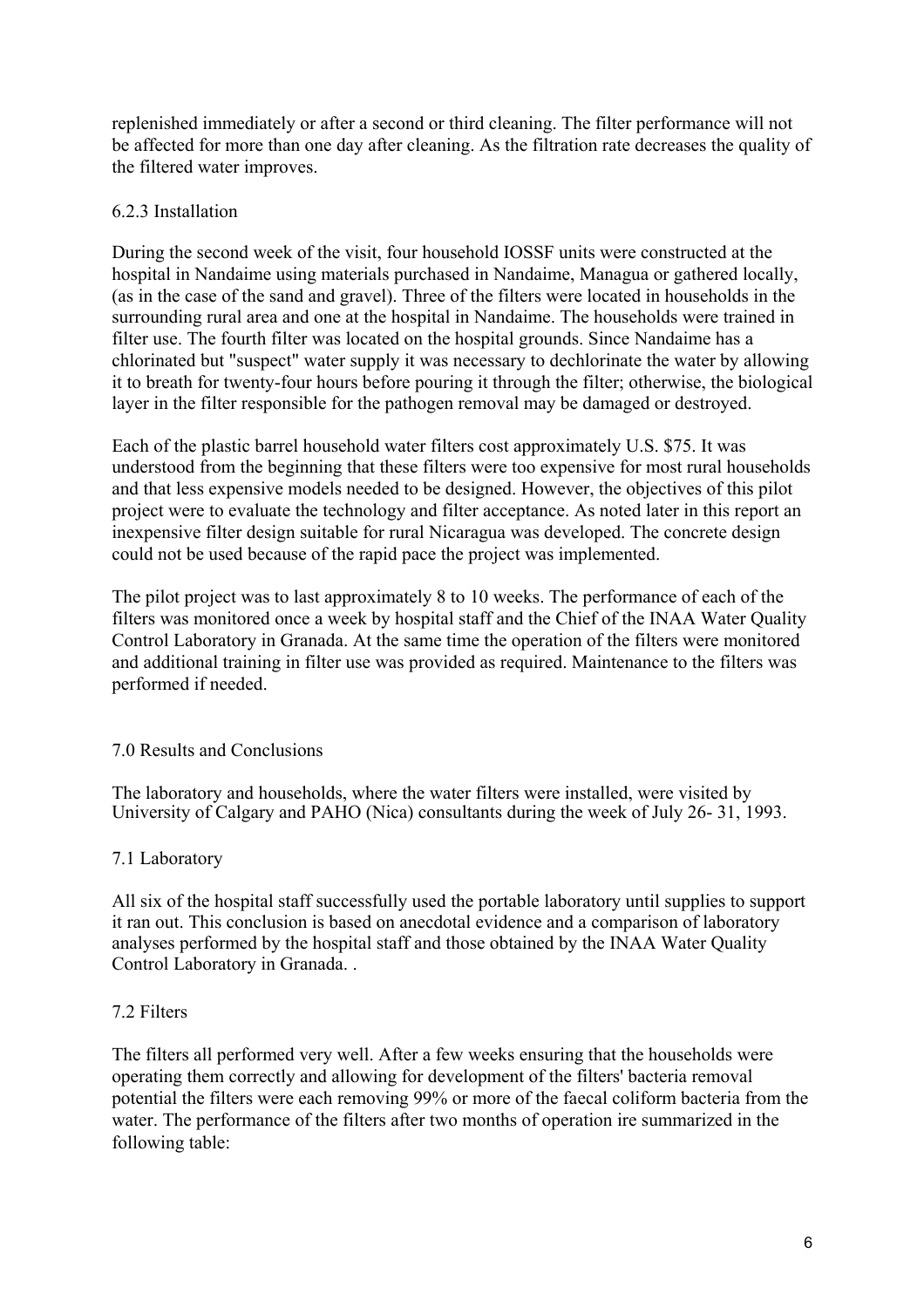Table I. Performance of household water filters.

| <b>Site</b>                      | <b>Quality of</b><br><b>Influent Water</b><br><b>Faecal coliform</b><br>bacteria/100 ml | <b>Quality of</b><br><b>Filtered Water</b><br><b>Faecal coliform</b><br>bacteria/100 ml | <b>Removal Efficiency</b><br>Per cent |
|----------------------------------|-----------------------------------------------------------------------------------------|-----------------------------------------------------------------------------------------|---------------------------------------|
| El Manchon<br>(well)             | 5000                                                                                    | 47                                                                                      | 99.1                                  |
| Las Conchitas<br>(well)          | 4300                                                                                    | 10                                                                                      | 99.8                                  |
| Monte Grande<br>(well)           | 7000                                                                                    | 27                                                                                      | 99.6                                  |
| Hospital<br>Distribution system) | 0                                                                                       | O                                                                                       | n/a                                   |

Interviews with hospital staff, who participated in the project and the Chief of the INAA Water Quality Control Laboratory in Granada, indicated that the filters were well accepted in each of the households, a factor which definitely contributed to their success.

Householders reported that the bacteriologically filtered water looked and tasted better. Also, since the householders started using the water, none of the members of the household had experienced any gastrointestinal disorders. These positive experiences convinced other nearby households to use the water filters to treat their drinking water.

# 7.3 Filter design

Based on experience with household water filters in Nicaragua and an assessment of local concrete product manufacturing capabilities, a low cost concrete household water future was designed and tested at the University of Calgary, Canada. This design and results of its performance evaluation are presented in Annex B. The concrete household water filter can be manufactured in Nicaragua for approximately U.S. \$25.

8.0 Household Water Filter Project -Phase Two

# 8.1 Objectives

The general objective of phase two of the household water filter project is to further develop IOSSF technology for improving the health and quality of life of the rural people of Nicaragua through provision of safe water supplies.

The specific objectives of this project are as follows:

1. Evaluate the technical performance of IOSSF technology in rural communities in Nicaragua.

2. Evaluate community acceptance of IOSSF technology.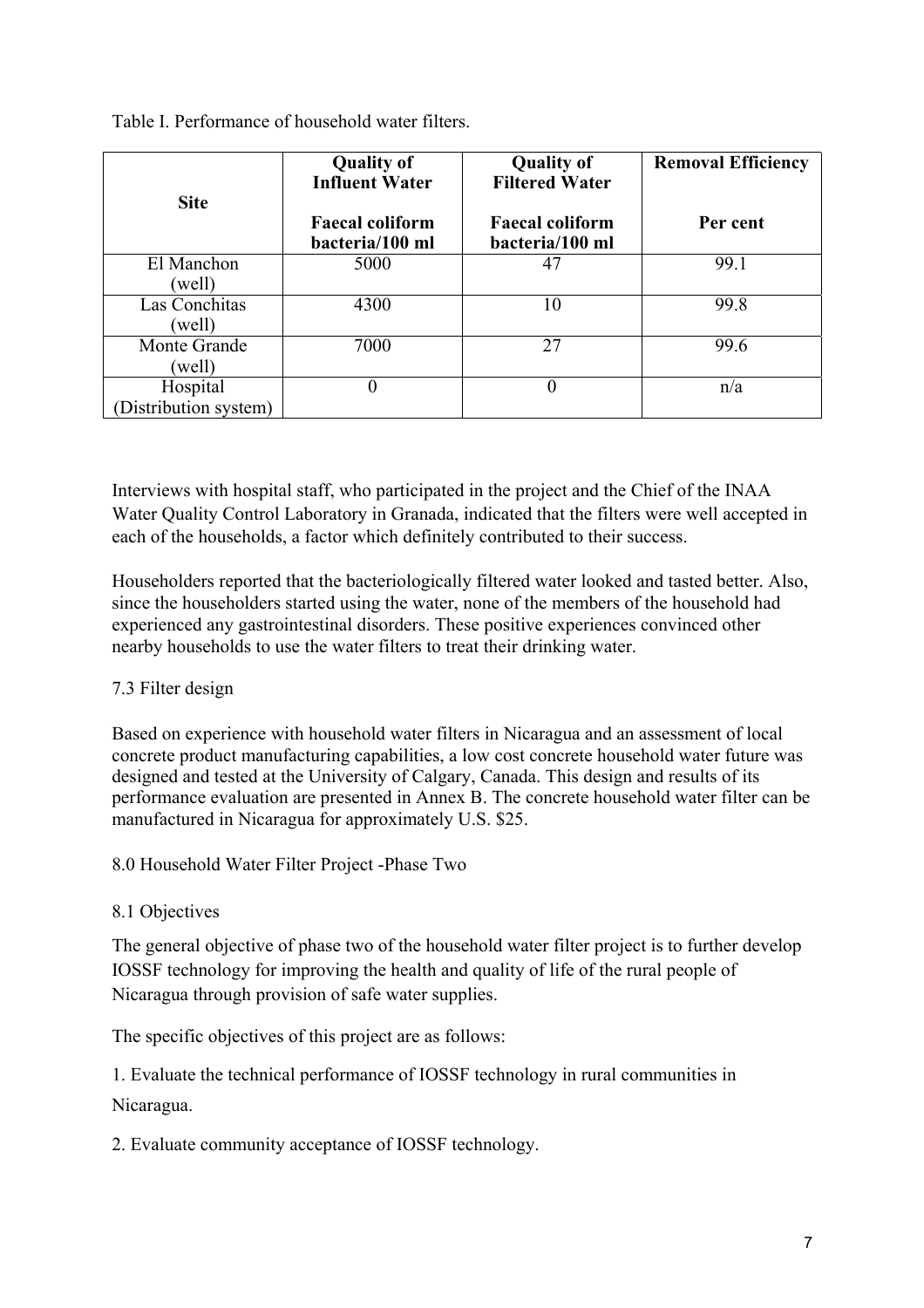3. Evaluate the impact of IOSSF technology on community health and quality of life.

4. Based on results of objectives 1, 2, and 3, formulate recommendations regarding the use of IOSSF technology in rural communities in Nicaragua.

5. Train Nicaraguan professionals and technicians in IOSSF technology and technical development methods.

6. Strengthen Nicaraguan and Canadian Universities in their capacity to investigate, evaluate and teach water and sanitation technology.

## 8.2 Activities

8.2.1 Filter Installation in Communities

One or more community would be selected for evaluating filter use. At least 30 households, appropriately trained, would use the filter in each community. Filter performance, design and acceptance would be monitored. Group interaction among filter users would be encouraged. Filter design and operation modifications would be recorded and immediately implemented where practical.

## 8.2.2 Sanitation Education

Individual households and communities participating in the water filter project would be provided basic sanitation education over the duration of the project.

#### 8.3 Technology Development

#### 8.3.1 Filter technology

The objective of this activity would be to develop design criteria for filter construction and operation. Research would consist of:

I. Determining the relationship between filter design parameters such as: type of sand, depth of sand, depth of water above sand, design and location of diffusing plate or basin, method of introducing water into filter and possible use of geomembranes on filter surface and filter performance as measured by the efficiency of removal of faecal coliform bacteria.

2. Determine the relationship between the characteristics of filter operation and filter performance. Questions such as frequency of operation, volume of water filtered per operation and duration of operation would be examined.

3. Develop and test different filter design concepts. Examples include: -household filter -Large scale or community filter

-Operations combined with photovoltaic energy supply and pumps -filter operations combined with hand pumps (e.g. chain pumps)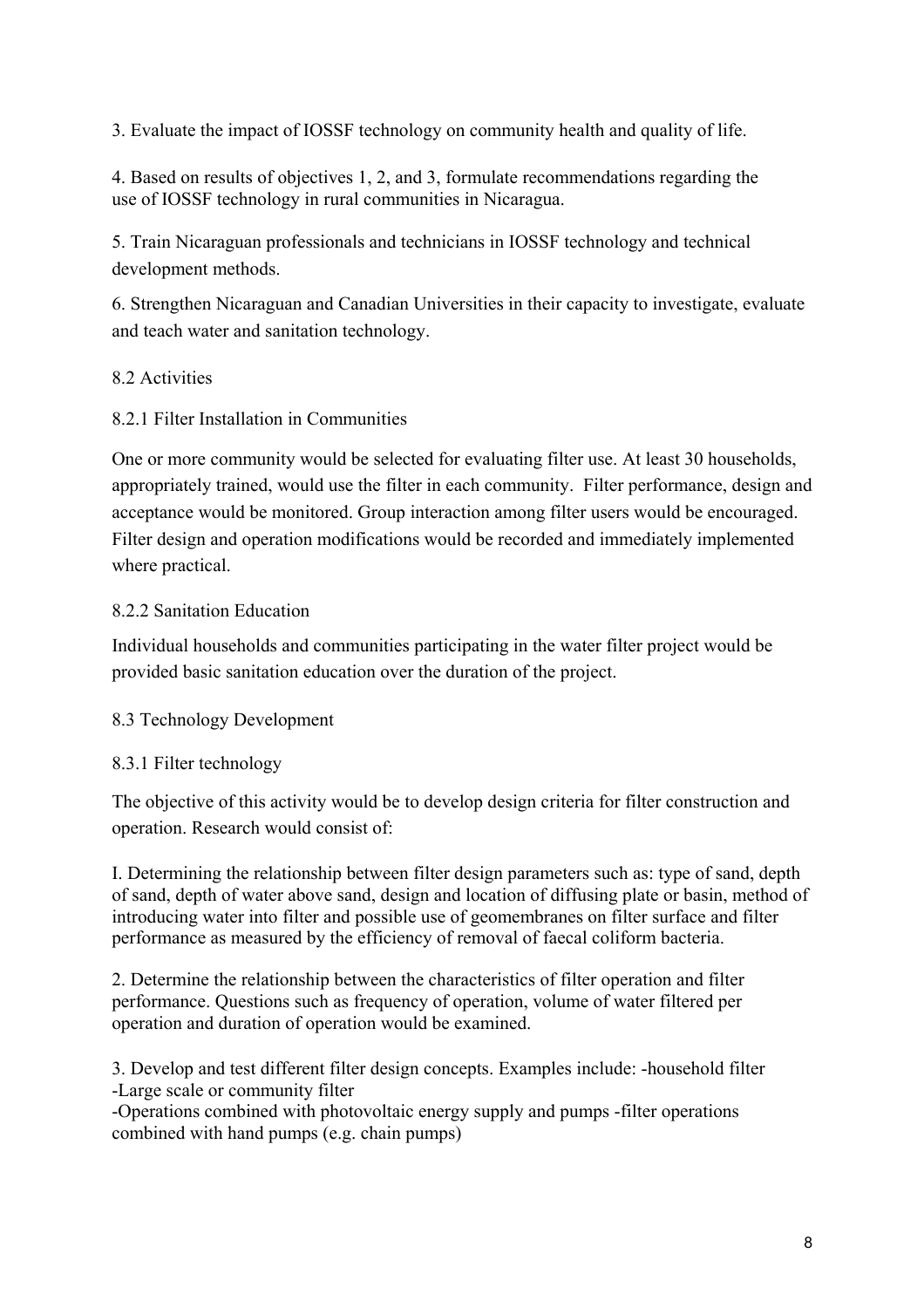Various materials, methods of construction, methods of operation and water supply (rivers, lakes and wells) would be considered. Results from this investigation would be used to further improve and develop techniques used in activities 8.1 and 8.2.

4. Develop and evaluate methods for treating very turbid water from rivers and streams.

8.3.2 Evaluation of the performance of IOSSF in terms of its ability to remove cholera from water.

The objective would be to directly measure the ability of IOSSF technology to remove cholera from water. This type of investigation requires laboratory conditions and techniques normally found in clinical laboratories specifically designed for this purpose. Results from this investigation would be used to further improve and develop techniques used in activities 8.1 and 8.2.

8.3.3 Evaluation of the impact of the use of IOSSF technology on individual households and the community

The objective would be to investigate the impact of the use of IOSSF technology in the individual households and the community considering: -sanitation conditions, -health conditions and socio-cultural aspects (quality of life).

It is hoped that each of these aspects could be examined prior to or very soon after filter installation. The monitoring and evaluation would continue for the duration of the project. Wherever possible improvements (or negative effects) in quality of life, directly or indirectly attributable to filter use, would be observed and documented. Results from these studies would be used to further develop and improve techniques used in activities 8.1 and 8.2.

# 8.3.4 Sanitation education

Sanitation education techniques would be identified, developed and evaluated in an effort to support activity 8.2.

8.4 Training and Technology Transfer

Project participants would be provided the opportunity to attend workshops, courses, seminars, conferences, symposiums, and technical visits, within and outside Nicaragua and Canada, to support activities 8.1, 8.2 and 8.3.

Efforts would be made to build a reference library on the technologies and methods used or developed by the project.

Technology transfer would be further encouraged by facilitating the publication of all of the project experiences in both Spanish and English.

# 9.0 References

1. Bellamy, W. D., Silverman, G.P., Hendricks, D.W. and Logsdon, G.S. 1985a.